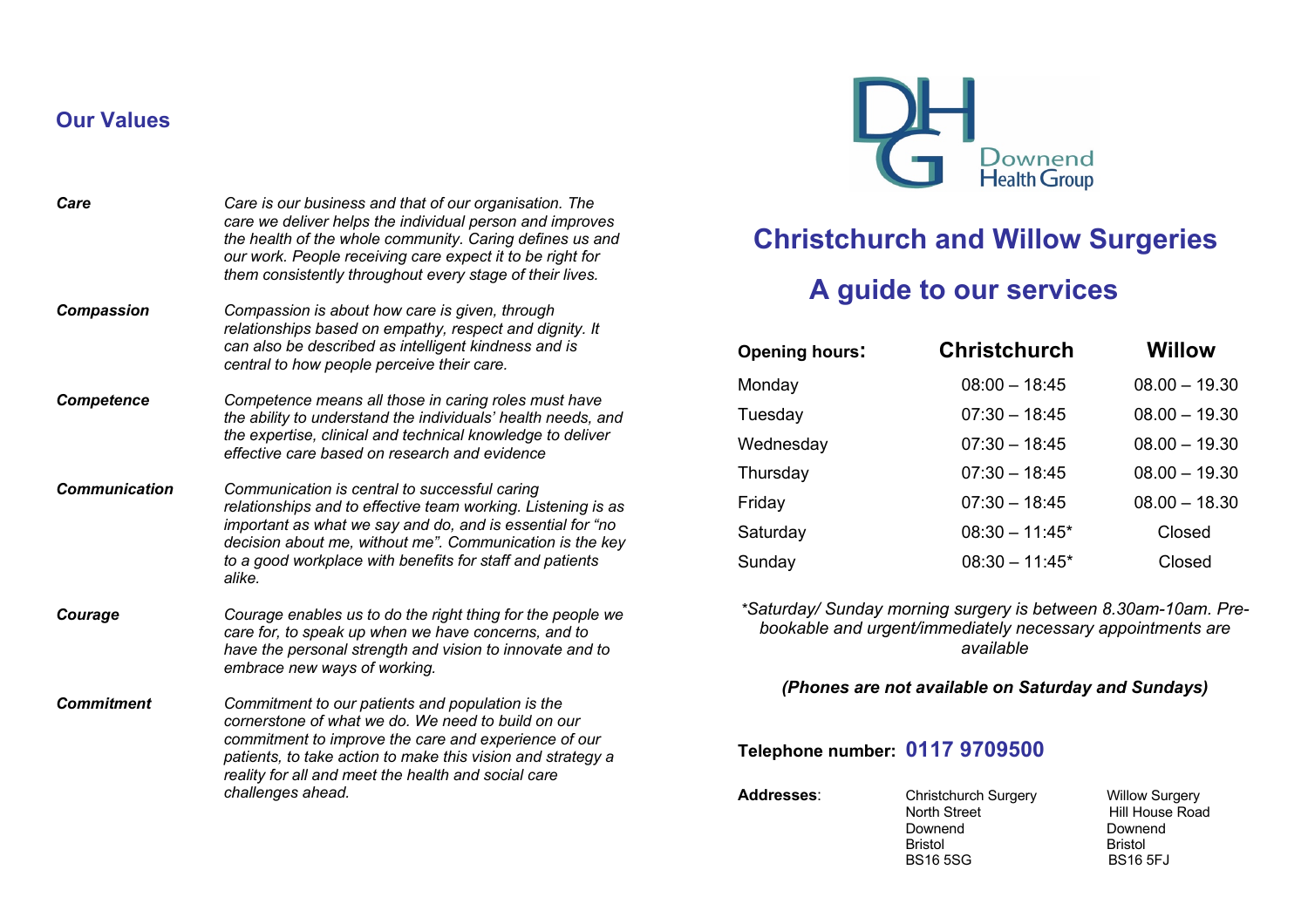**Your responsibility** We aim to treat our patients with dignity and **to our Staff** respect at all times and expect our patients to treat our staff in a similarly respectful way. We take seriously any threatening, abusive or violent behaviour against any of our staff or patients. If a patient is violent or abusive, they will be warned to stop their behaviour. If they persist, we may exercise our right to take action to have them removed, immediately if necessary, from our list of patients.

**Patient Feedback** Our Practice Surgeries aim to give a friendly, caring and professional service to all our patients. We value feedback, both positive and constructive. In particular, if you do have any concerns about any aspect of our service, please let us know. We hope that most problems can be sorted out quickly and efficiently, often at the time they arise and with the person concerned.

> If your problem cannot be sorted out in this way and you wish to make a complaint, in the first instance we ask for the complaint in writing, however we can arrange a call from our Patient Experience Lead. For further details of our complaints procedure, please ask a member of our Patient Assistant Team.

> > *Last Updated August 2019*

# **Welcome to Downend Health Group**

Our Surgeries serve Downend and the surrounding area.

Our team includes: 19 Doctors, 4 Paramedic's, two Clinical Pharmacists, a Nurse Prescriber, 8 Practice Nurses, 5 Healthcare Assistants and 3 Phlebotomists. Together we aim to provide our patients with high quality, yet personalised healthcare.

| Dr Lydia Benazon - MBBS, DCH, RC, DRCOG       |
|-----------------------------------------------|
| Dr Timothy Coulson - MB BCh DRCOG             |
| Dr Diana Foster - MB ChB DRCOG                |
| Dr Roger Green MBE - MB, ChB, MRCGP, DRCOG,   |
| <b>DCCH</b>                                   |
| Dr Emily Howse - MB, ChB, MRCGP               |
| Dr Chris Lear - MBBS, MRCGP                   |
| Dr Javier Montero - LMS Granada               |
| Dr Hannah Richmond - MBBS, MRCGP, DRCOG, DFFP |
| Dr Tharsha Sivayokan - MB ChB MRCP MRCGP      |
| Dr Sheng Tan - Mb ChB MRCGP                   |
|                                               |

**Our Clinical Pharmacist Partner Mr Priyesh Shah**

**Our Salaried GP's Dr Caroline Chebsey Dr Lucy Coombs Dr Felix Gutierrez -** MB ChB MRCGP **Dr John Lamb Dr Kate Pearce** – BM, MRCGP **Dr Victoria Photiou Dr Lina Salari Dr Anna Sykes Dr Emily Willson**

# **Our Clinical**

**Pharmacist Mr Siamak Rezazadeh**

Some of our GPs are able to offer appointments for private medical examinations. For details of charges and appointment times, please contact a member of our Patient Assistant Team.

Specific Doctors also provide minor surgery, family planning and sexual health services.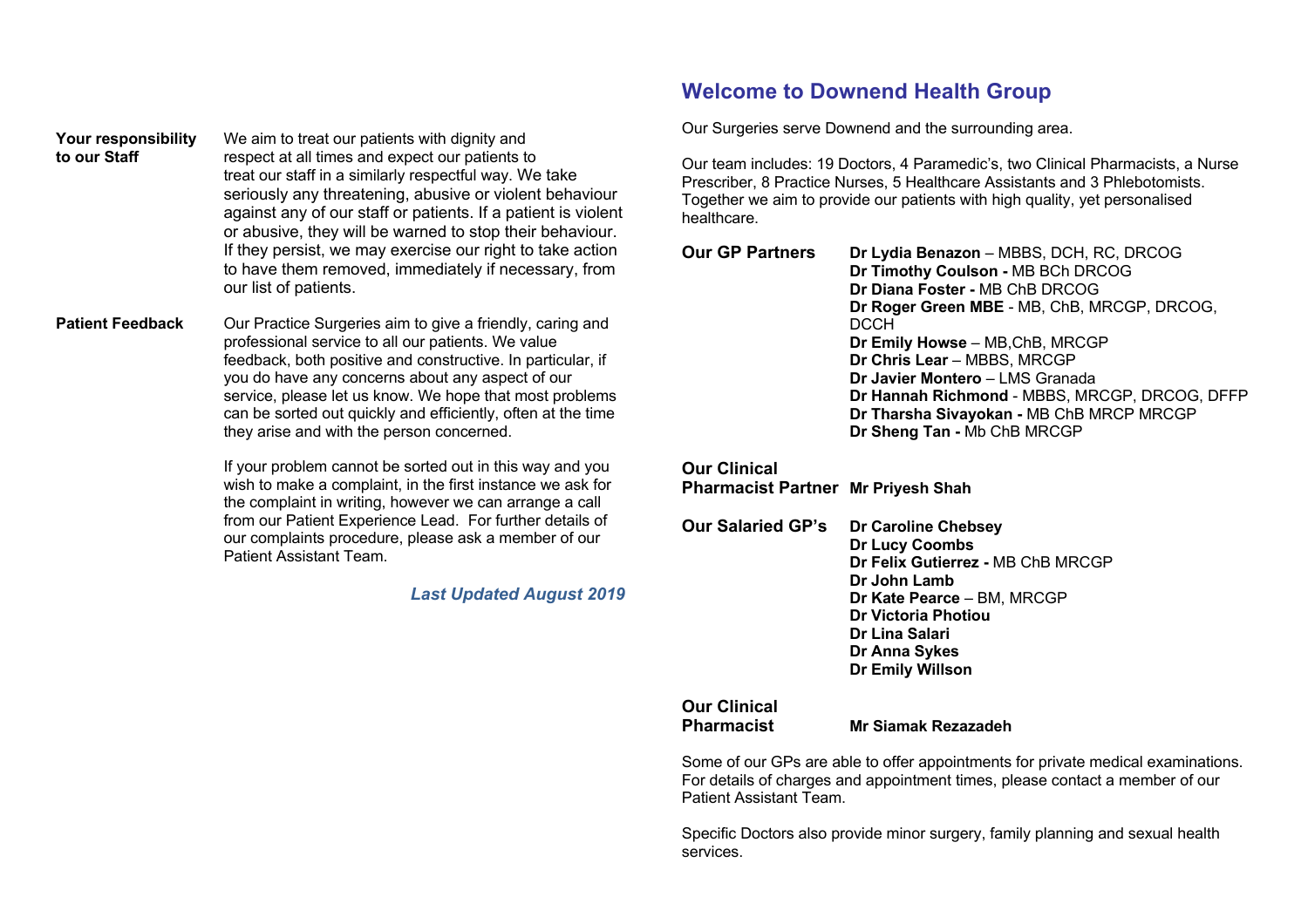| <b>Our Urgent Care Team</b><br>symptoms.                                                                                                                                                                | Our Urgent Care team are qualified Paramedics and deal with urgent on the day | <b>DVT Treatment</b>                          | The practice is a deep-vein thrombosis (DVT) treatment<br>centre. Following a scan and confirmation of a DVT,<br>patients can attend a convenient service for their<br>treatment, with support from a GP and trained nurse,<br>where you can expect continuity of care from staff. |
|---------------------------------------------------------------------------------------------------------------------------------------------------------------------------------------------------------|-------------------------------------------------------------------------------|-----------------------------------------------|------------------------------------------------------------------------------------------------------------------------------------------------------------------------------------------------------------------------------------------------------------------------------------|
| <b>Urgent Care Manager Martin Davis</b>                                                                                                                                                                 |                                                                               |                                               |                                                                                                                                                                                                                                                                                    |
| <b>Paramedics</b>                                                                                                                                                                                       | Laura Benham, Aimee Durn, Anthony Stacey                                      | <b>Specialist and</b><br><b>Hospital care</b> | If a GP or another member of the clinical team<br>believes you need hospital treatment or specialist care<br>elsewhere, they will offer you the choice of where you<br>would like to go so that you can be referred appropriately.                                                 |
| <b>Our Nursing Team</b>                                                                                                                                                                                 |                                                                               |                                               | If you are referred through the "Choose and Book" (C&B)<br>system. you will be able to book your own appointment at                                                                                                                                                                |
| All of our Practice Nurses are qualified registered nurses and have also gained a<br>diploma in specialist areas in which they manage long-term conditions such as<br>diabetes and respiratory disease. |                                                                               | <b>Carers Group</b>                           | a time that suits you.<br>We have an active Carers Group that aims to meet every<br>6 weeks. If you are registered with this practice and are                                                                                                                                      |
| <b>Schedule Care</b><br><b>Nurse Manager</b>                                                                                                                                                            | Diane Newcombe                                                                |                                               | an unpaid carer, you are welcome to join our group.<br>Please provide your details to a member of our Patient<br>Assistant Team, our Carer Champion, Diane Bawn, will                                                                                                              |
| <b>Practice Nurses</b>                                                                                                                                                                                  | Nicola Beament, Eleanor Davis, Olivia Fox, Emily                              |                                               | call you with further information.                                                                                                                                                                                                                                                 |
|                                                                                                                                                                                                         | Whitbread, Lisa Whitton, Rhiannon Williams, Sarah<br>Williams, Lucy Withers   | <b>Patient Participation</b>                  | Our PPG Group meets regularly to discuss the services<br>we offer, and how improvements can be made for the                                                                                                                                                                        |
| <b>Health Care</b><br><b>Assistants</b>                                                                                                                                                                 | Paula Allen, Sarah Morgan, Phil Whiteman, Sharon<br>Wilkins, Lynne Williams   |                                               | benefit of our patients and our practice. We are always<br>looking for new members, if you are interested in joining<br>the Group please speak to a member of our Patient                                                                                                          |
| <b>Phlebotomists</b>                                                                                                                                                                                    | Diane Bawn, Barbara Jenkins, Julie McCrae                                     |                                               | Assistant Team.                                                                                                                                                                                                                                                                    |

# **Our Management Team**

There are many individuals you do not see, who work very hard behind the scenes to ensure you get the very best care and treatment.

**Management Team** Lynn Garraway - Executive Manager<br>Karen Hayward - Executive Manager Executive Manager

Caroline Haselhan - Finance Manager<br>Jane Pring - Clinical Rota Mana Jane Pring - Clinical Rota Manager<br>Gill Saunders - NHS Contracts Manage NHS Contracts Manager

# **Other aspects of the practice**

| Patient<br>Confidentiality | We respect your right to privacy and keep all your<br>information confidential and secure. It is important that the<br>NHS keeps accurate and up-to-date records about your<br>health and treatment so that those treating you can give<br>you the best possible advice and care.                                                                                        |
|----------------------------|--------------------------------------------------------------------------------------------------------------------------------------------------------------------------------------------------------------------------------------------------------------------------------------------------------------------------------------------------------------------------|
|                            | Everyone working for the NHS has a legal duty to<br>maintain the highest level of confidentiality about patient<br>information. If at any time you would like to know more<br>about how we use your information you can speak to our<br>Data Protection Officer. For further information, ask at<br>Reception for a variety of leaflets we have produced to<br>help you. |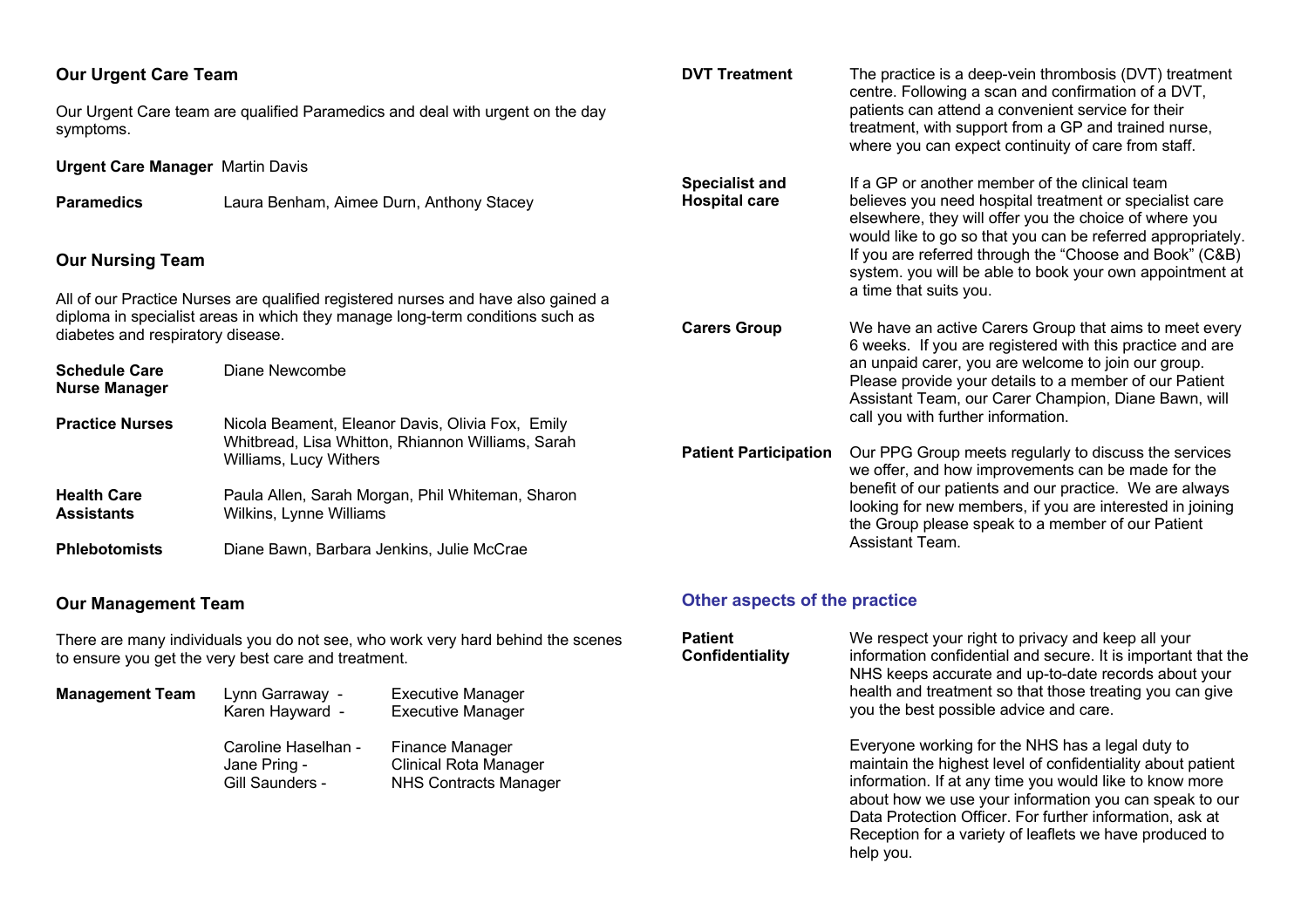errors are not made during the ordering process. The online service also enables you to book and cancel appointments. To register for our online facilities, please speak with a member of our Patient Assistant Team.

#### *Other ways to Order your repeat prescriptions:*

| Via your nominated<br><b>Pharmacy</b>                     | The surgery works closely with several local pharmacies<br>who can take your prescription order. These pharmacies<br>collect from us daily and offer a delivery service for<br>housebound and elderly patients.            |
|-----------------------------------------------------------|----------------------------------------------------------------------------------------------------------------------------------------------------------------------------------------------------------------------------|
| Via repeat<br><b>Prescription request</b><br><b>Slips</b> | Please use the right-hand side of your normal prescription<br>to request your medication, or fill in a form in the surgery<br>and drop it into the prescription box at front desk                                          |
| Via post                                                  | Please indicate whether you use a nominated pharmacy<br>to collect your prescription or whether you collect from the<br>surgery. If you wish for us to send it to your home, please<br>enclose a stamped-address envelope. |

**NB: please allow three full working days for collecting prescriptions from either Surgery (may not be your usual Surgery), or four full workings days for collecting from a nominated pharmacy – Thank you**

#### **Other Services**

**Travel Clinic** Christchurch Practice is a specialist travel centre working in Partnership with MASTA (Medical Advisory Service for Travellers Abroad). We offer yellow fever vaccinations as well as a full range of chargeable immunisations for travellers. Willow Surgery offers a standard NHS travel service.

**Health Checks** We offer health checks which are designed to identify and manage the risk of a heart-related incident for patients aged 40-75 yrs old. We also offer a variety of health promotion clinics including weight management, BP checks, support-to-stop smoking advice, sexual health screening, minor surgery and other general health and wellbeing advice.

## **Our Administration Team**

| <b>Practice Leads</b>                           | Jacqui Amos -<br>Nicola Davis -<br>Elaine Hinton -<br>Dianne Holbrook -<br>Nicki Jakeways -<br>Jamie Tucker -<br>Sarah Withey - | HR Lead<br><b>Patient Experience Lead</b><br>Service Quality Lead/DPO<br><b>Facilities Lead</b><br>Service Quality Lead<br><b>IT Lead</b><br>QOF Lead |
|-------------------------------------------------|---------------------------------------------------------------------------------------------------------------------------------|-------------------------------------------------------------------------------------------------------------------------------------------------------|
| <b>Medical Records</b><br><b>Team Manager</b>   | Karen Scott                                                                                                                     |                                                                                                                                                       |
| <b>Medical Records</b><br><b>Administrators</b> | Linda Jefferies, Sandra Jillard, Sandra O'Sullivan                                                                              |                                                                                                                                                       |
| <b>Medical Records</b><br><b>Secretaries</b>    |                                                                                                                                 | Tina Goss, Zena Hayward, Asha Hobbs, Beverley Reeves                                                                                                  |

#### **Our Medicines Management Team**

Our Medicines Management Team are specialised in issuing your repeat requests and dealing with your prescription enquiries. They are available to take your calls for prescription related enquiries 10.00-11.30 and 15.00-16.30 Monday-Friday. Please be reminded, they do not take prescription requests over the telephone.

| <b>Medicine Management</b><br>Team Manager | Karma Hughes                                   |
|--------------------------------------------|------------------------------------------------|
| <b>Medicine Management</b>                 | Kate Davis, Nicola Griffin, Lisa Hayman, Debra |
| Team Assistants                            | Parker, Georgia Reeves,                        |

#### **Our Patient Assistant Team**

Our Patient Assistants are available to answer your calls and welcome you at front desk. They are trained to ask a few simple questions which will enable them to navigate you to the correct Clinician or member of our administration team quickly and efficiently.